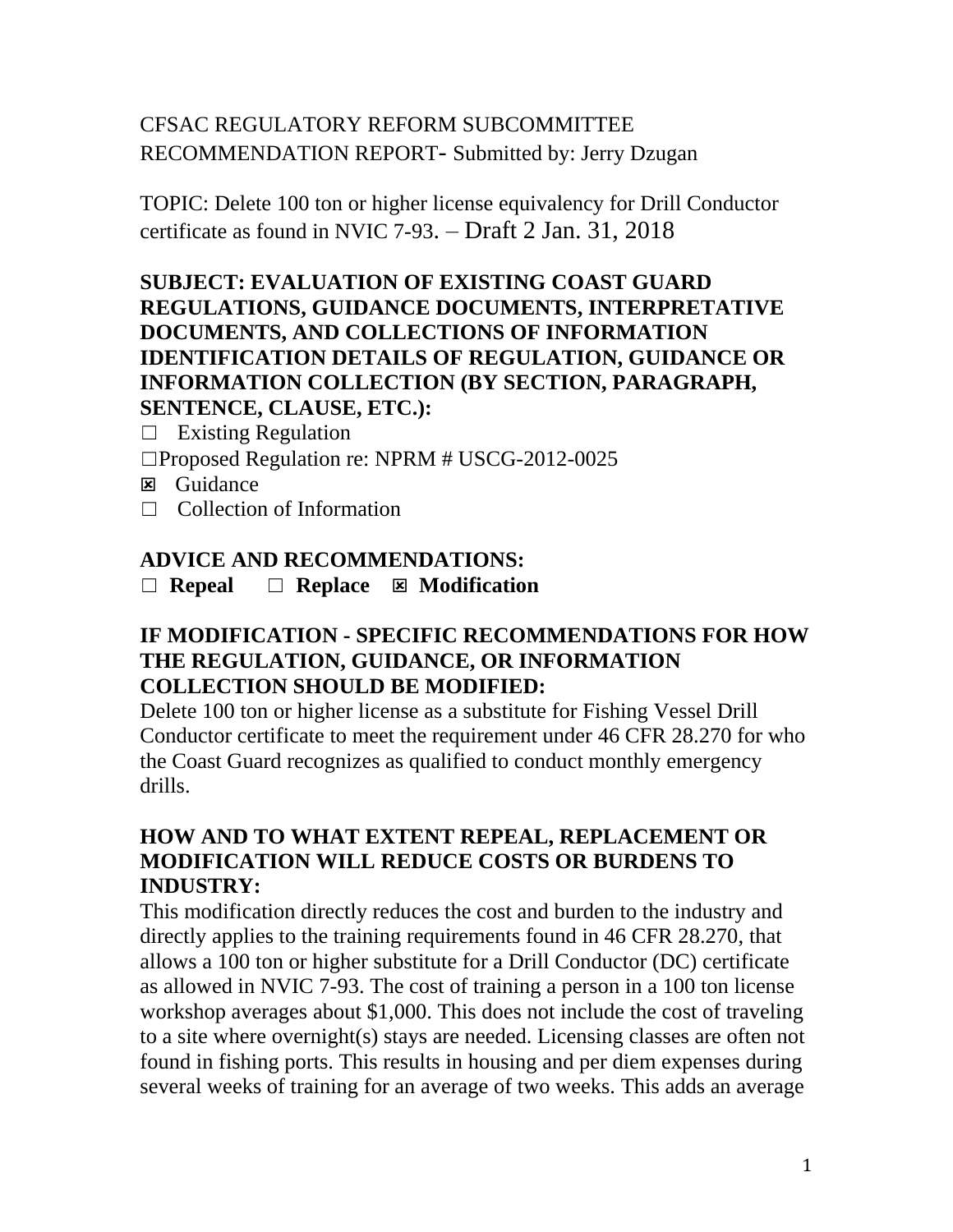of \$1,600 to \$2,000 in travel expenses to the cost of licensing.

The cost of a one day Drill Conductor (DC) course ranges from zero to \$225 per person. Fishing vessel training organizations and agencies have given thousands of full or partial scholarship for this training. The DC training is easily transported to a fishing port in need of training and has been made available on every US coast, to hundreds of ports, mostly eliminating the need for the industry to travel to a DC workshop.

Most important is the fact that the course outline of a 100 ton or higher license courses does not address the emergency drills required under 46 CFR 28.270. On the other hand, the DC course directly responds to the requirements of 28.270. The DC course is in essence a train-the-trainer course in how to effectively conduct an emergency drill, which license courses do not cover in their course outline and objectives. Thus there is no loss in eliminating the 100 ton license as a substitute since it never did meet all the educational requirements found in 46 CFR 28.270.

### **BACKGROUND:**

The 1988 Fishing Vessel Safety Act, and the 1991 Final Rule which implemented this Act, made a requirement for emergency drills to be conducted on documented commercial fishing vessels beyond the federal boundary line. It also required these drills be conducted by a certified Drill Conductor. Since the availability of Drill Conductor training was in its early stages and availability of courses was just starting to grow, the Coast Guard felt it was important to make safety training more available and encouraged fishermen to take licensing courses. Thus a 100 ton license or higher substitute for a DC certificate was allowed in NVIC 7-93. This is despite the fact that licensing courses do not teach a mariner how to conduct an emergency drill. Thus it's an educationally invalid way to provide competency in the skills needed to conduct drills.

In addition, licensing courses do not include fishing vessel terms and equipment found on a fishing vessel. Terminology and equipment on fishing vessels is different from Chapter T and merchant vessels. The maritime culture of fishing is also very different. Instructors of licensing courses often find it difficult to relate to commercial fishermen due to the lack of fishing examples in their teaching, and the nature of fishing itself.

The original intent of allowing a 100 ton or higher license to substitute for a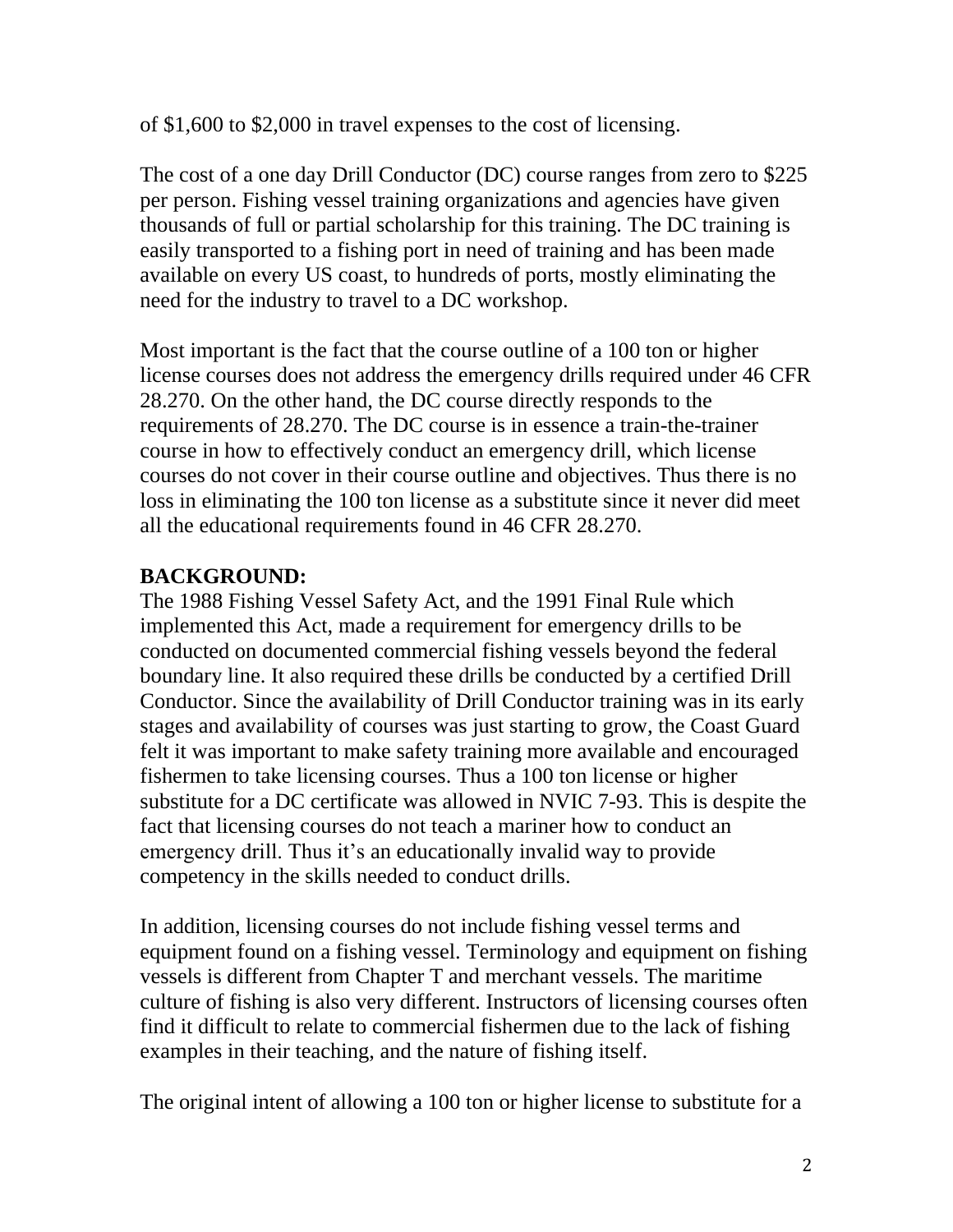DC certificate was stated as a way to "encourage fishermen to be licensed" since the Coast Guard has not been able to achieve this goal through other legislative methods. Although the training in obtaining a license has positive educational benefits in collision avoidance, navigation and in many other subjects, it lacks the instructional content a fishermen needs to conduct emergency drills on their vessels. If the Coast Guard wants fishermen to be licensed, it should not be done under the guise of allowing a license to substitute for a DC certificate.

In reality, few people have taken a license course just to avoid getting a DC certificate due to the time and expense the former would take. Meanwhile, tens of thousands of fishermen have accessed DC training on all coast of the U.S. – a course that directly relates to the contingences in 46 CFR 28.270. The continued inclusion of a license substitute has caused uncertainty in the industry. Some USCG regions accept the license substitute and some do not. Fishermen often fish in different USCG regions- leading to a lack of consistent enforcement. This issue has caused confusion and frustration for both the industry, the Coast Guard and training organizations- who promise that the license course they are taking will meet the requirement for a DC course when in fact it does not relate to their fishing industry, work situation or the subject matter in 28.270. Therefore deleting the license substitute will eliminate these issues and bring this NVIC guidance more up to date and be more educationally valid.

### **THE EXTENT TO WHICH RISKS TO HEALTH OR SAFETY WOULD LIKELY INCREASE:**

There are no risks to health or safety that would result from this modification. In fact more fishermen would receive safety training that is more relevant to their maritime risks and the skills needed to earn competency in conducting emergency drills.

### **HOW AND TO WHAT EXTENT THE REGULATION, GUIDANCE, OR INFORMATION COLLECTION HAS LED TO THE ELIMINATION OF JOBS OR INHIBITS JOB CREATION:**

There is nothing in this modification that will lead to the elimination of jobs or inhibit job creation.

# **PROVIDE QUANTITATIVE AND/OR QUALITATIVE DATA TO SUPPORT AND ILLUSTRATE THE IMPACT, COST, OR BURDEN, AS APPLICABLE. IF THE DATA IS NOT READILY AVAILABLE**